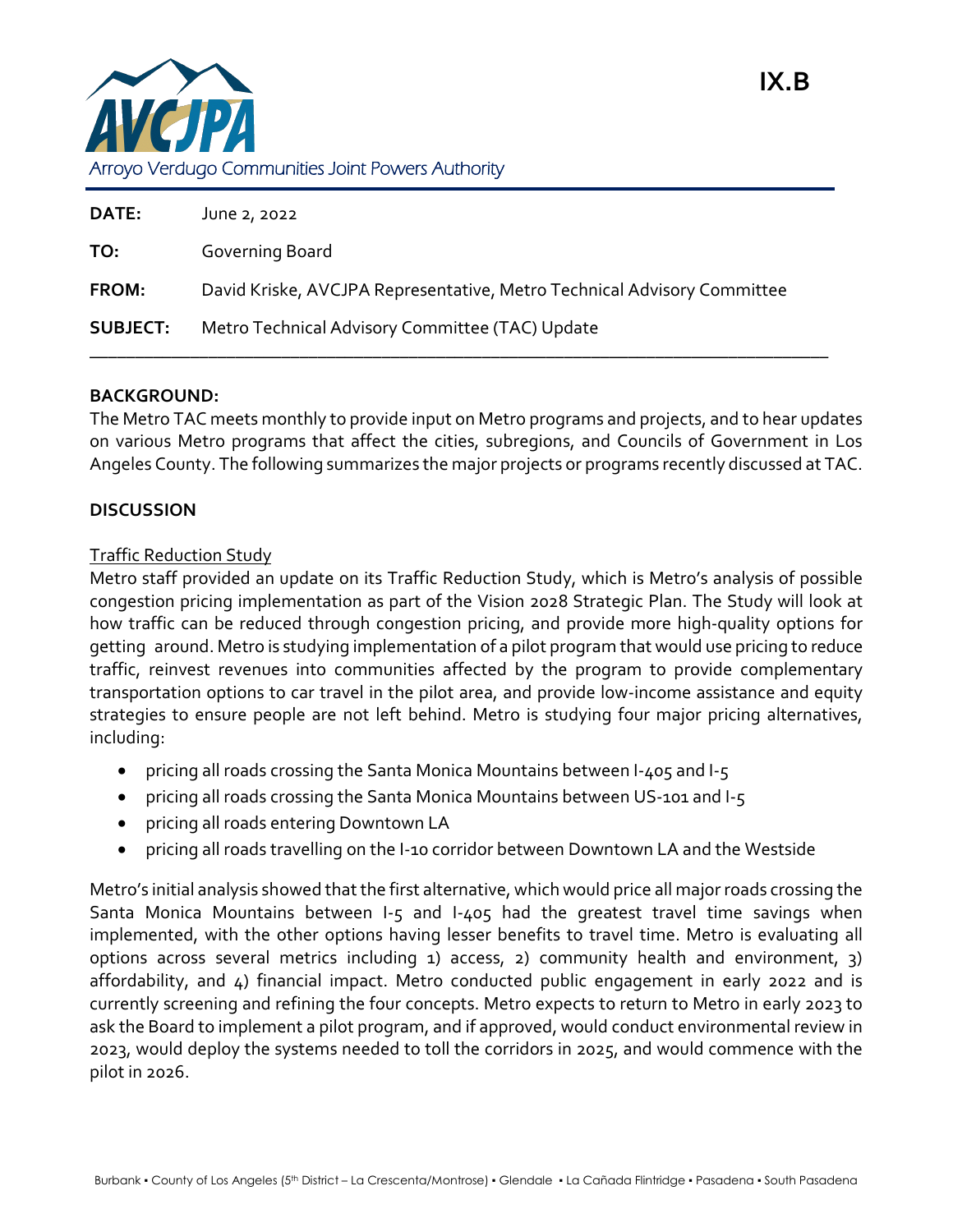Metro Technical Advisory Committee (TAC) Update June 2, 2022 Page 2 of 3

### NoHo to Pasadena BRT

Metro provided TAC an update on the NoHo to Pasadena Corridor BRT project, which was ultimately approved by the Metro Board of Directors in April. Metro clarified their final recommended project alignment and their intent to ask the Board to certify the Final EIR and approve the project at their April meeting. This included updating the project in Burbank to implement side-running bus lanes instead of curb-running lanes, making changes to the Glenoaks corridor in Glendale to accommodate buffered bike lanes, and clarifying the alignment and layover location of the project in Pasadena. Metro staff also provided updates on other community engagement activities that have occurred to address concerns voiced during the DEIR comment period. Metro indicated that they intend to commence with final design in 2022 and open the project in 2024.

# Special CRRSAA/ARPA Funded Section 5310 Funding Award Appeals

Metro TAC convened an appeals process to consider appeals to Metro's award of special 5310 funds made available as part federal COVID relief funding. The Section 5310 Program awards operating and capital funds to state or local government agencies, non-profits, and operators of public transportation. The goal of the program is to improve mobility for seniors and individuals with disabilities by removing barriers and expanding mobility options. Last year FTA appropriated Coronavirus Response and Relief Supplemental Appropriations Act of 2021 (CRRSAA) and American Rescue Plan Act of 2021 (ARPA) funding to the FTA Section 5310 Program for the urbanized areas within LA County. In response to the receipt of these relief funds, Metro initiated a special solicitation for applications. The purpose of the funding is to offset some of the impacts of Covid-19 on the transportation providers by supporting operating expenses that have an immediate need for funding including payroll expenses eligible under the 5310 Program. Metro solicited for funding applications and received 14 applications requesting \$3.8 million from the available \$3 million in funding. Metro recommended full funding for 8 projects, and partial funding for one project. Metro also recommended \$126,000 be set aside for distribution by TAC to projects that were not recommended for funding and appealed Metro's decision. TAC voted to distribute these funds equally to two nonprofit providers of Senior and Disabled paratransit.

# Vehicle Miles Traveled (VMT) Mitigation Program

Metro staff introduced efforts to prepare a Vehicle Miles Traveled (VMT) Mitigation Program that would help Metro align its highway program with state requirements to reduce VMT as a means to reduce GHG emissions. This is necessary because the Long Range Transportation Plan, Measure R, and Measure M all contain highway projects that increase VMT. Further, Senate Bill 743 require Metro and Caltrans to analyze highway projects' effect on VMT, rather than congestion. To respond to this need, Metro staff is developing a VMT Mitigation Program that would identify enforceable VMT mitigation strategies that could be applied to future highway projects. As part of this effort, Metro will analyze Metro's highway improvement projects listed in its Measure R and M expenditure plans, the regulatory and VMT quantification policy guidance, and existing tools for use in quantifying projectgenerated VMT for highway improvements. Based on this analysis, Metro will then develop a preferred quantitative methodology for identifying a project's impacts on VMT, criteria for evaluating,